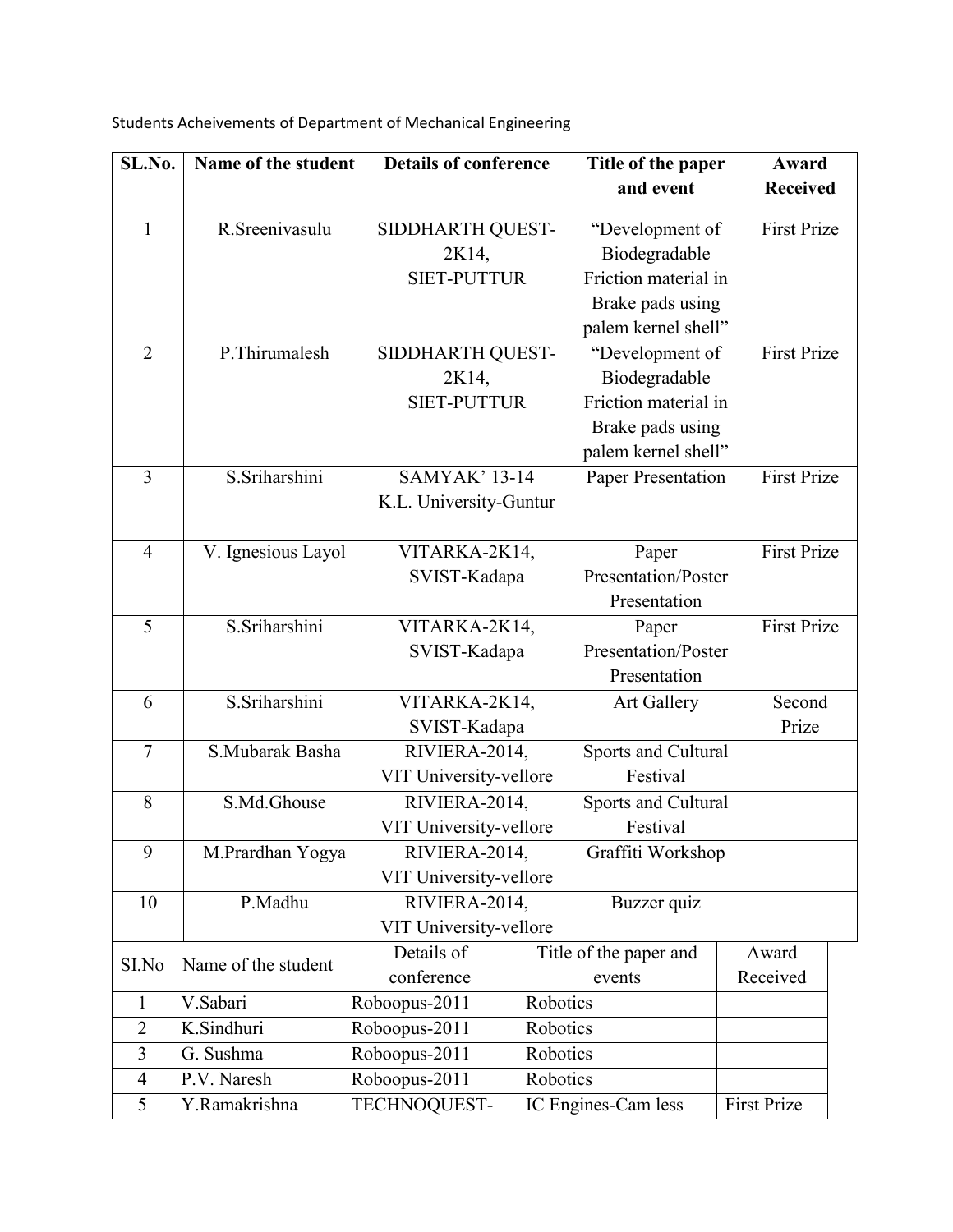|                | Reddy                    | 2011                         | Technology                                                   |                    |
|----------------|--------------------------|------------------------------|--------------------------------------------------------------|--------------------|
| 6              | J.Krishna Deep           | DYNAMECHS'10                 | TECWIZ - Event                                               |                    |
| $\overline{7}$ | J.Krishna Deep           | DYNAMECHS'10                 | <b>TECNION- Event</b>                                        |                    |
| 8              | G. Venkata Ajay<br>Kumar | M-POWER-09                   |                                                              | Runner             |
| 9              | E. Charles               | M-POWER-09                   | ---                                                          | Runner             |
| 10             | M. Venu                  | IMPACTS'09                   | Concepts of IC Engine<br>Based on porus medium<br>combustion | <b>First Prize</b> |
| 11             | M. Karunakar             | IMPACTS'09                   | Concepts of IC Engine<br>Based on porus medium<br>combustion | <b>First Prize</b> |
| 12             | .A.Kamal                 | Saimech'08<br><b>PITSTOP</b> | <b>Paper Presentation</b>                                    |                    |
| 13             | C.P.Prem                 | Saimech'08<br><b>PITSTOP</b> | <b>Paper Presentation</b>                                    |                    |
| 14             | E.Charles                | IMPETUS'08                   | Paper Presentation                                           |                    |
| 15             | B.Ramanjulu              | IMPETUS'08                   | Paper Presentation                                           |                    |
| 16             | E.Charles                | Yantra'08                    | Thermal Engineering                                          | <b>First Prize</b> |
| 17             | B.Ramanjulu              | Yantra'08                    | Thermal Engineering                                          | <b>First Prize</b> |
| 18             | V.Sree Kanth             | Mechmantra-08                | Paper Presentation                                           |                    |
| 19             | N.Raghu Vamsi            | KSHITIJ'08                   | Participation                                                |                    |

## **XXVII SOME OF 20 RENOWNED ALUMNI OF MECHANICAL ENGINEERING**

| Name                     | Position                                                 |  |  |  |
|--------------------------|----------------------------------------------------------|--|--|--|
| Sri A. Sai Manohar       | IPS, CBI, Vishakapatnam                                  |  |  |  |
| Sri Basireddy            | RTO, Tirupati.                                           |  |  |  |
| Sri P. Siva Reddy        | Divisional Manager, APTDC, Tirupat                       |  |  |  |
| Sri R. Veera Reddy       | Industrialist & Owner of two Engg. Colleges, Kadapa      |  |  |  |
| Sri Madhu Prathap        | MD, Sibar Auto Parts Ltd., Tirupati                      |  |  |  |
| Sri A. Murali Manohar    | Executive Director, BC Corporation, Kadapa               |  |  |  |
| Sri N. Ravi Sekhar Reddy | Project Manager, General Motors, Hyd                     |  |  |  |
| Sri G. Chandra Gopal     | Asst. General Manager, BEML, KGF Kolar                   |  |  |  |
| Raju                     |                                                          |  |  |  |
| Sri Y. Harinath Reddy    | Indian Military Services, Kadapa                         |  |  |  |
| Sri Mohan Krishna Jadav  | Project Manager, IBM, India Software Labs, Bangalore     |  |  |  |
| Sri C.V. Krishna Reddy   | Executive Director, Social Welfare Corporation, Warangal |  |  |  |